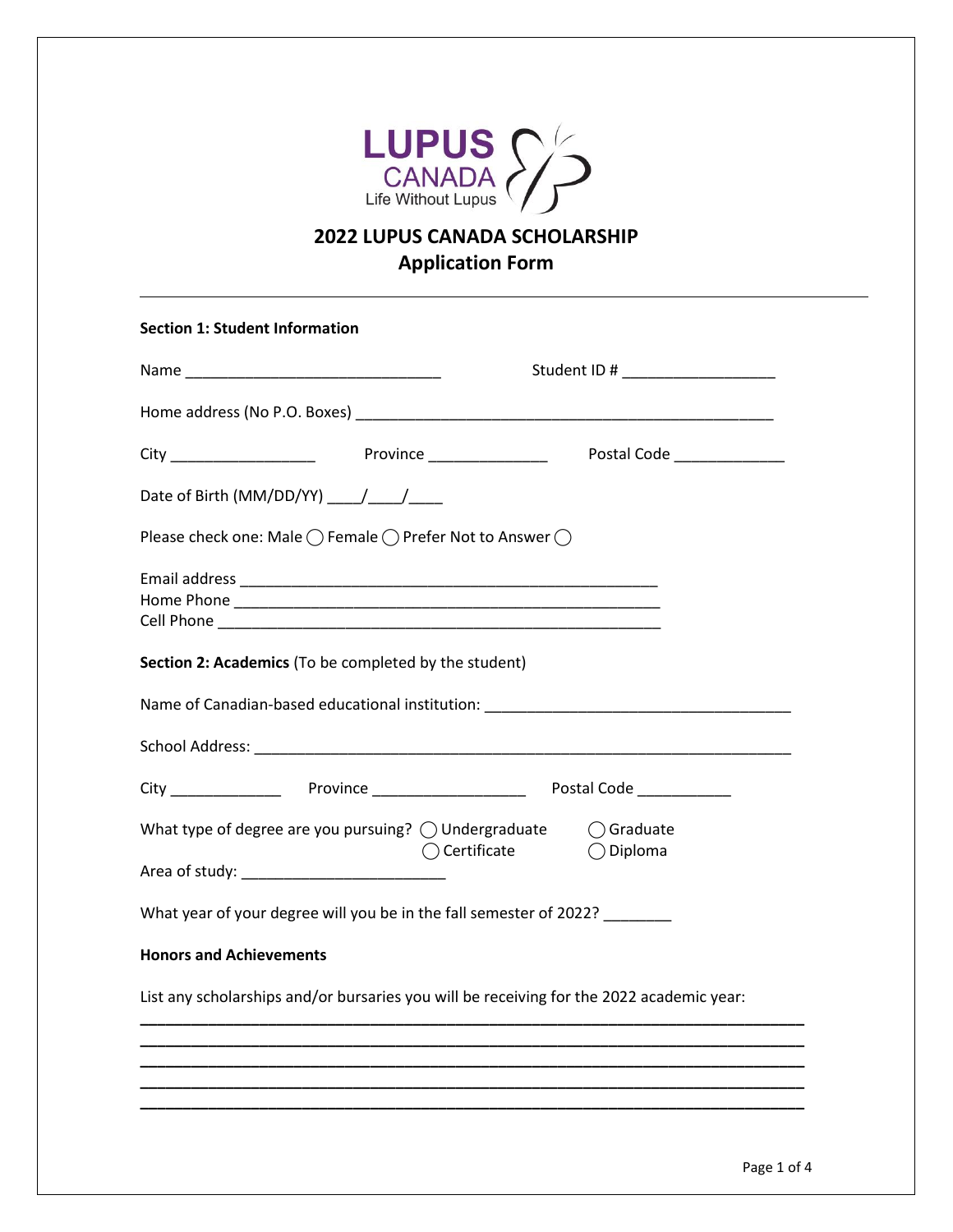## **Section 3: Health**

To be completed by a physician who can confirm the lupus diagnosis or alternatively physician may attach own letter of proof of diagnosis.

 $\bigcirc$  I certify that this applicant has been diagnosed with lupus and is under my medical care.

| Name                  |             |             |  |
|-----------------------|-------------|-------------|--|
| <b>Office Address</b> |             | Citv        |  |
| Province              | Postal Code | Telephone   |  |
| Signature<br>Date     |             | Credentials |  |

# **Section 4: Attachments**

Email \_\_\_\_\_\_\_\_\_\_\_\_\_\_\_\_\_\_\_

These documents must be included to complete the application form:

- ⃝ Official academic transcript from your most recent year of education.
- $\bigcirc$  500 word essay on how lupus has affected your student life and how you will benefit from this scholarship;
- ⃝ One (1) letter of recommendation from a teacher, school official, professional colleague or employer; and
- $\bigcirc$  Proof of diagnosis by physician (attach letter or sign this form)

## **How did you learn about the 2022 Lupus Canada scholarship?**

◯ Doctor's office

⃝ Studentawards/Scholarship Canada websites

⃝ Other (please specify) \_\_\_\_\_\_\_\_\_\_\_\_\_\_\_\_\_

⃝ Lupus Canada website

 $\bigcirc$  Other (please specify)

**Help us promote our scholarship to other students like you. Share this information with your friends and family.**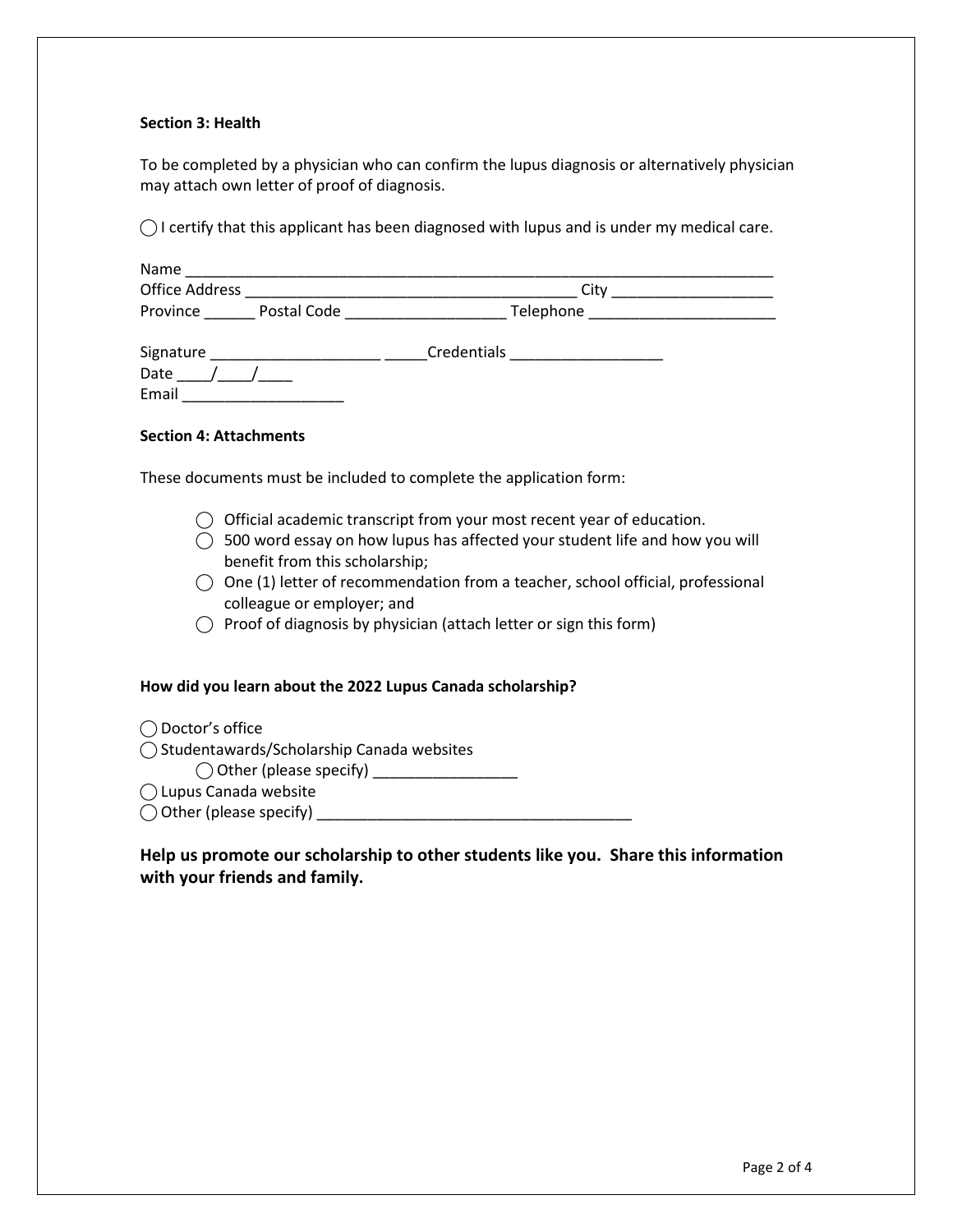#### **Documents provided by the Student Agreement**

By signing below, the applicant authorizes Lupus Canada and all their affiliates, if awarded the 2022 Lupus Canada Scholarship, to publish, copyright, and use the information contained in this application, in advertising and other promotional materials, without prior approval, including on the internet. Lupus Canada is authorized to share the applicant's information and individual story with the mass consumer media. The applicant authorizes Lupus Canada to contact him/her directly and to enter the applicant's contact information into the Lupus Canada database for future communications from Lupus Canada.

The selection of recipients will be at the discretion of the Lupus Canada Scholarship selection committee members chosen by Lupus Canada. Recipients will be notified during the month of July 2022 via a confirmation letter. Individual scholarship amounts will be in the amount of \$2,000 CAD to cover the recipient's tuition and/or educational materials and expenses and will be made payable directly to the educational institution. After a recipient's educational enrollment has been verified for the fall 2022 semester, the scholarship will be made payable to, and mailed to, the educational institution.

By signing below, the applicant authorizes his/her educational institution, to share with Lupus Canada all information regarding the number of classes left to complete his/her degree, the cost per class and any other information necessary to process the scholarship.

To be signed if applicant is 18 years of age or older:

Please enter my application in the 2022 Lupus Canada Scholarship Program. I confirm that I am 18 years of age or older and that I meet the eligibility requirements.

 $Signature \_$ 

Email  $\overline{\phantom{a}}$ 

To be signed by Parent/Guardian if applicant is less than 18 years of age:

I acknowledge that I am the parent or legal guardian of the applicant and understand the conditions under which he/she is entering his/her application in the 2022 Lupus Canada Scholarship.

| Parent/Guardian Signature | Date |  |
|---------------------------|------|--|
|                           |      |  |
|                           |      |  |

Email  $\blacksquare$